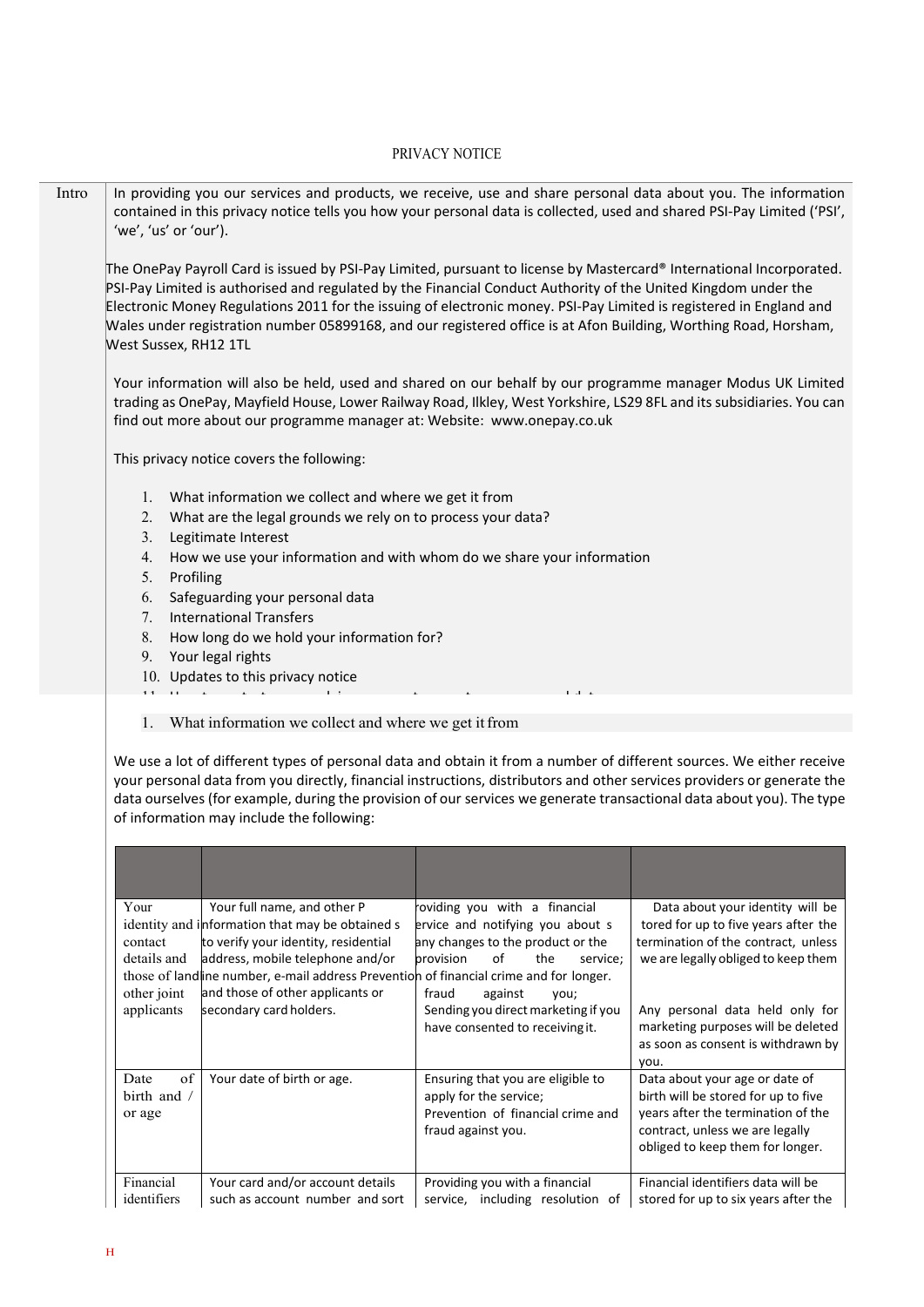| Your<br>economic<br>position                                                                             | code we ascribe to you and<br>identifiers of the parties you are<br>receiving money from or are<br>sending money to.<br>Your income and in some occasions<br>the funds you use to load our<br>product and whether you or a close<br>family member hold an important<br>public office or you are a close<br>business associate of a person that<br>holds an important public office.                                                                               | your requests for information,<br>disputes<br>and<br>complaints,<br>compliance with industry and<br>regulatory<br>requirements<br>and<br>prevention of financial crime and<br>fraud against you.<br>Prevention of financial crime and<br>fraud against you. | final transaction, unless we are<br>legally obliged to keep them for<br>longer.<br>Data about your financial position<br>will be stored for up to five years<br>after the contract has been<br>terminated, unless we are legally<br>obliged to keep it for longer.                                                                                                                                                                                                                                                                          |
|----------------------------------------------------------------------------------------------------------|-------------------------------------------------------------------------------------------------------------------------------------------------------------------------------------------------------------------------------------------------------------------------------------------------------------------------------------------------------------------------------------------------------------------------------------------------------------------|-------------------------------------------------------------------------------------------------------------------------------------------------------------------------------------------------------------------------------------------------------------|---------------------------------------------------------------------------------------------------------------------------------------------------------------------------------------------------------------------------------------------------------------------------------------------------------------------------------------------------------------------------------------------------------------------------------------------------------------------------------------------------------------------------------------------|
| Information<br>concerning<br>the product                                                                 | The date when you applied for<br>and/or obtained the product, any<br>shared access to your product, the<br>purpose for obtaining the product<br>and any communication we may<br>have with you concerning the<br>product, including your complaints<br>about our product and/or service.                                                                                                                                                                           | Providing you with a financial<br>product or service and prevention<br>of financial crime and fraud against<br>you.                                                                                                                                         | Data about the payment product<br>will be stored for up to five years<br>after the contract has been<br>terminated, unless we are legally<br>obliged to keep it for longer.<br>Information specific to a complaint<br>will be stored for up to three years<br>from the date complaint was<br>Data<br>received.<br>required<br>for<br>preventing financial crime will be<br>stored for up to six years after the<br>final transaction, once thecontract<br>has been terminated, unless we<br>are legally obliged to keep them for<br>longer. |
| Usage data                                                                                               | The location and times where the<br>product is used. Where the<br>product offers an online portal or<br>other online services we will also<br>obtain technical data about you,<br>including internet protocol (IP)<br>address, your login data, browser<br>type and version, time zone setting<br>and location, browser plug-in types<br>and versions, operating system and<br>platform and other technology on<br>the devices you use to access this<br>website. | Providing you with a financial<br>product or service, prevention of<br>financial crime and fraud against<br>you.                                                                                                                                            | The data about your usage of the<br>product will be stored for up to six<br>years after the final transaction,<br>unless we are legally obliged to<br>keep it for longer.                                                                                                                                                                                                                                                                                                                                                                   |
| Your<br>personal<br>situation<br>(where you<br>choose<br>to<br>share itwith<br>$\vert \text{us} \rangle$ | Your personal data relating to<br>difficult circumstances or a medical<br>condition.                                                                                                                                                                                                                                                                                                                                                                              | Providing you with a tailored<br>service in line with your personal<br>needs.                                                                                                                                                                               | Data about your personal situation<br>will be stored for up to five years<br>after the contract has<br>been<br>terminated, unless you instruct us<br>to erase this information at any<br>point before the termination of the<br>contract.                                                                                                                                                                                                                                                                                                   |

2. What are the legal grounds we rely on to process your data?

We can only use your personal information where it falls into one or more categories. PSI-Pay Limited relies on a few different legal grounds to process your data:

- □ It is necessary to the fulfilment of a contract we have with you;
- □ We have a legal or regulatory obligation to do so;
- □ It is our legitimate interest to do so and it is not against yourrights;
- □ You have provided your consent to the processing.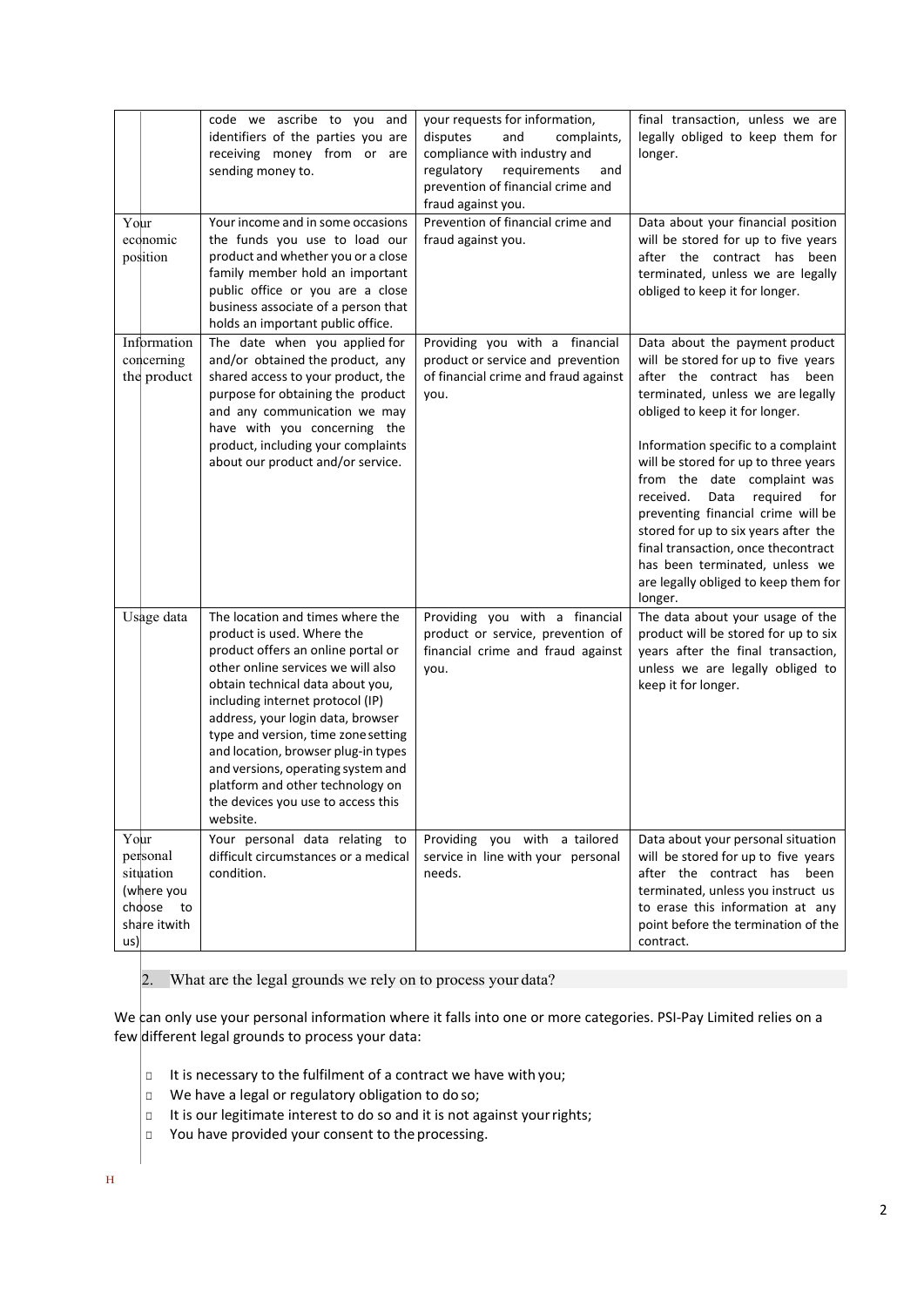Further information on the specific legal ground used for processing can be found in Section 4 'How we use your information'.

## 3. Legitimate Interest

The UK's data protection law allows the use of personal data where its purpose is legitimate and is not outweighed by the interests, fundamental rights or freedoms of data subjects.

The law calls this the 'Legitimate Interests' ground for processing personal data. Our use of this personal data is subject to an extensive framework of safeguards that help make sure that people's rights are protected. These include the information given to people about how their personal data will be used and how they can exercise their rights to obtain their personal data, have it corrected or restricted, object to it being processed, and complain if they are dissatisfied. These safeguards help sustain a fair and appropriate balance so our activities do not override the interests, fundamental rights and freedoms of data subjects.

If you think a decision is unfairly balanced in our favour you have the right to object to processing or to the restriction of processing. To find out where we rely on the legal grounds of 'legitimate interest' view Section 4 e) 'Chargebacks'.

4. How we use your information and with whom do we share yourinformation.

Your personal data will be used to perform the services we provide to you. We also process your personal data to fulfil our regulatory and legal obligations as a regulated and authorised entity. In particular, we may use your personal data for :

a) Providing you with a financial service

In order to provide you with a financial service as detailed in our Terms and Conditions, we will collect your contact name, residential address and means to contact you (such as your e-mail address, mobile telephone number etc.). We may assign a customer reference number or another unique identifier to you in order to reduce the risk of disclosing your information to unauthorised third parties. We may also track technical data about you and the device you are using when you use an online portal to authorise a transaction, manage your online portal settings or view your available balance.

Who we share your data with for the provision of a financial service: We use outsourced third-party providers such as:

- □ programme manager who assist us in providing the financial service to you Modus UK Limited trading as OnePay, Mayfield House, Lower Railway Road, Ilkley, West Yorkshire, LS298FL,
- $\Box$  processors who assist us in processing the transaction data to the financial institutions you are transacting with,
- □ card bureaus who produce the payment card we issue to you –
- □ call centres who will assist you with any questions and complaints about the financial service we are offering and
- □ Your card and account payment scheme

The legal grounds on which we rely for such data processing is fulfilment of a contract.

b) Preventing Financial Crime

We have legal and regulatory obligations to ensure that the financial services we offer are not exploited for illegal ends. In order to comply with our legal and regulatory obligation we have to ensure the information we receive about you, which we rely on to provide you our products and servicesis accurate. As part of our duties, we use your personal data to verify information e.g.

- □ your identity and that of the persons and companies you are transactingwith,
- □ date of birth and residence,
- □ your economic situation and the economic means you use to load and spend using our payment instrument(s),
- □ the purpose(s) for which you are using the product.

We match your identification data against a database of Politically Exposed Persons (PEPs), sanctioned individuals and people of interest. We do this in order to identify whether you are on a list of sanctioned individuals, hold an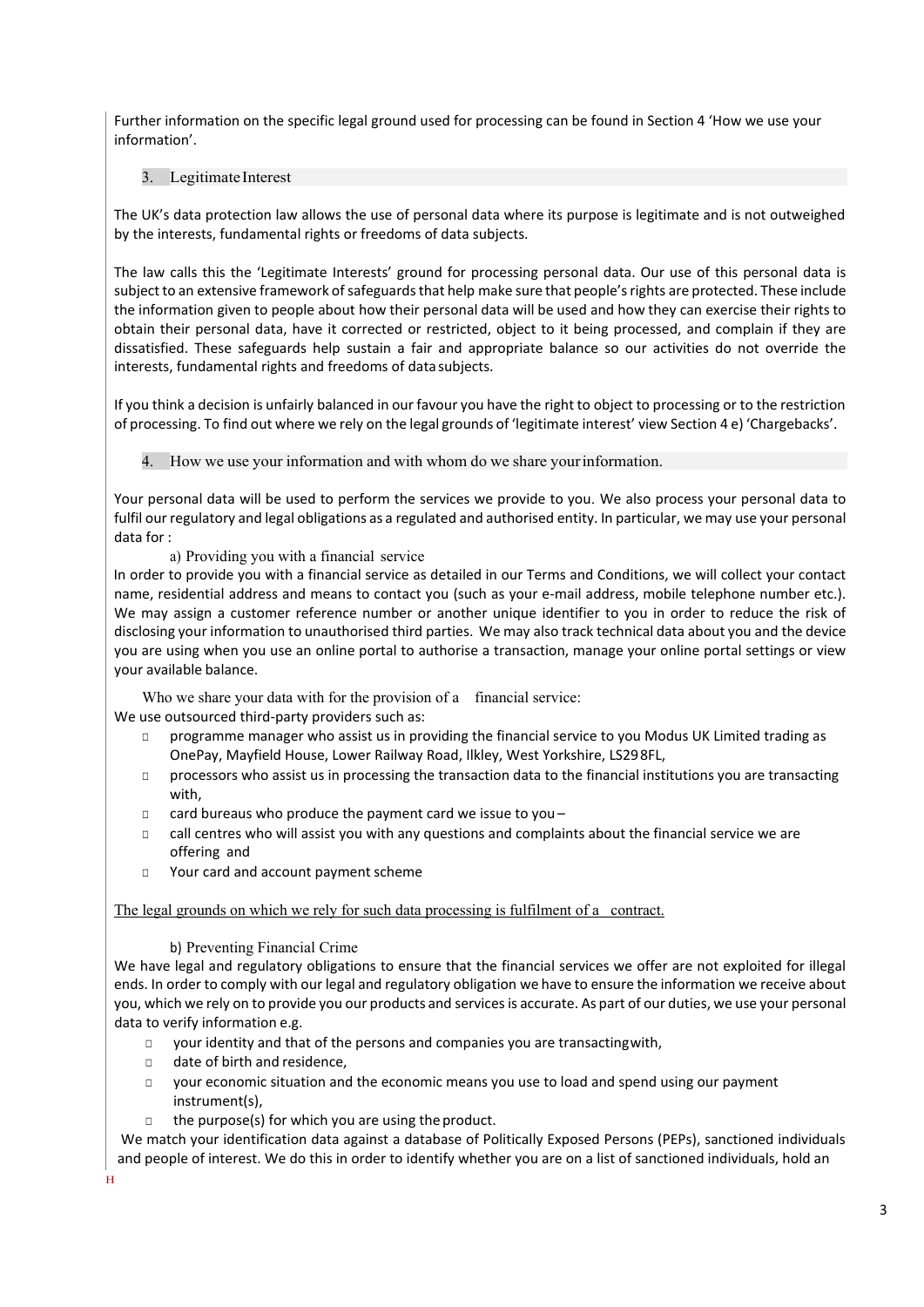important public office, are closely related to a person holding an important public position or are a business associate of a person holding an important public position.

We will also review your transaction history and any communication you may have with us or our outsourced service providers and will conduct profiling with your identity information, your transaction history and any communication in order to detect any form of financial crime. We use this data exclusively for detecting and preventing criminal activity, (e.g., fraud, money laundering, terrorist financing, bribery and corruption etc.).

Who we share your data with for the prevention of financial crime:

We use:

- □ Programme manager Modus UK Limited trading as OnePay, Mayfield House, Lower Railway Road, Ilkley, West Yorkshire, LS29 8FL.
- □ Customer Due Diligence provider
- □ Processor
- □ PEPs and sanction-screening provider

Where we suspect that your payment instrument(s) has/have been used to conduct financial crime we have a legal obligation to report our suspicion to law enforcement agencies. In such instances, we are not permitted to inform you about such data sharing.

The legal grounds on which we rely for such data processing are legal and regulatory obligations we need to comply with.

c) PublicBodiesandLawEnforcement

The police and other law enforcement agencies, as well as public bodies like local and central authorities and our regulators, can request us to supply them with personal data. This can be for a range of purposes such as preventing or detecting crime, fraud, apprehending or prosecuting offenders, assessing or collecting tax, investigating complaints or assessing how well a particular industry sector is working.

The legal grounds on which we rely forsuch data processing is legal and regulatory obligations we need to comply with.

d) Complaints

As part of our legal obligationswe are obliged to handle any complaints you may have about our products and services. In instances where we are unable to resolve your complaint to your satisfaction you may raise your concern with the Financial Ombudsman Service (FOS) whose website can be found here[: http://www.financial-ombudsman.org.uk/.](http://www.financial-ombudsman.org.uk/) In such instances the FOS may contact us to obtain evidence from us on the disputed particulars which will contain your personal data relating to your complaint. In order to help the FOS to resolve your complaint we are then required to disclose relevant details of the case to them so they can undertake their own review.

The legal grounds on which we rely for such data processing is legal and regulatory obligations we need to comply with.

For further information about our complaints procedure please visit our website a[t www.](http://www/) onepay.co.uk/help or alternatively we can provide you with a copy of this procedure if you request a copy in writing.

e) Chargebacks

If we have a legal claim against you in situations where you have accrued a negative balance on your card or account and you do not rectify it we may pursue the legal claim in the courts. .

The legal grounds on which we rely for such data processing is legitimate interest.

f) Vulnerable persons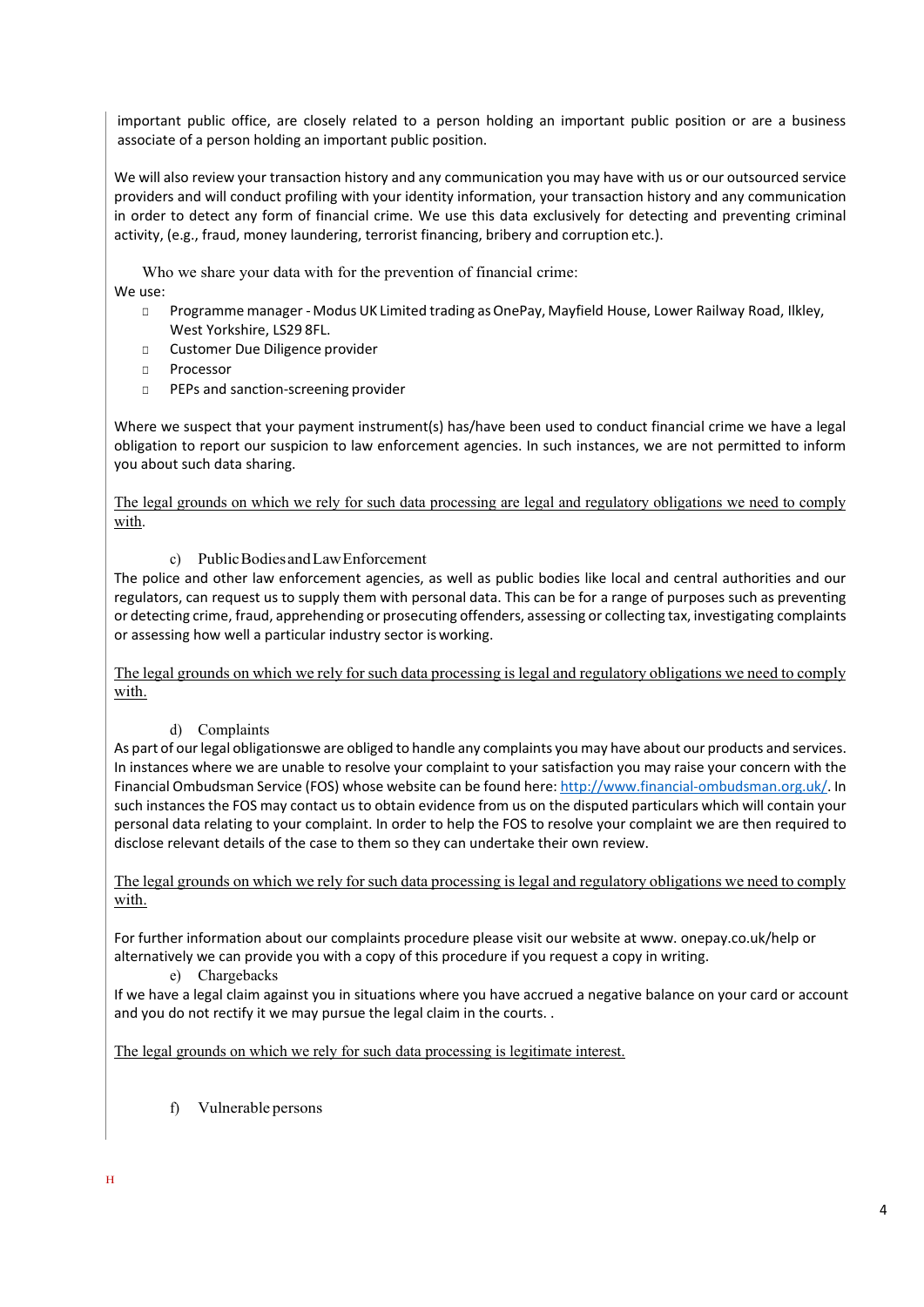Our customer service may offer you a better tailored service if you authorise our customer service team to establish with you and record whether you are suffering from any condition or circumstance that may impede your communications with us. In those instances, we might be able to provide you with information more appropriately designed to improve your understanding of our products and services. If you wish that we should record specific information about difficult circumstances or a condition impeding your communications with us, please contact us:

- □ Stating your condition.
- □ List any information about the means of communication (that we can reasonably accommodate) that you would prefer as the means by which we communicate withyou.

If you choose to consent to us recording this information you can contact us at any time to request us to stop processing or erase your data relating to your condition or difficult circumstances. If you do not do so, we will delete this information as soon as you have redeemed all of your remaining funds withus.

The legal grounds on which we rely for such data processing is your explicit consent.

PSI-Pay Limited will store this data, until you withdraw your consent.

### g) Audits and regulatory oversight

We are legally obliged to carry out audits in order to ensure our activities meet relevant financial services regulation like the Payment Services Regulations 2017 and regulation associated with it such as the Money Laundering Regulations 2017. As part of any audit, our auditors may review some customer files for ensuring that some or all areas of compliance of how we provide a product or service to you have been met. When this happens your customer file might be reviewed as part of a sample of files in order to review whether we handled you in an appropriate manner.

In some instances, we use external auditors in order to review our compliance and your data may form part of such a review.

PSI-Pay Limited is regulated by the Financial Conduct Authority (FCA) for providing financial services and by the Information Commissioner's Office (ICO) for the purpose of data protection. Both may carry out audits on aspects of PSI-Pay Limited's quality and relevant compliance when providing their services and products.

The legal grounds on which we rely for such data processing is legal and regulatory obligations we need to comply with.

### 5. Profiling

We carry out profiling in three different scenarios:

- □ The prevention of financial crime;
- □ Safeguarding your online portal against fraudulent access by unauthorised parties;
- □ Marketing.

When we are trying to prevent financial crime we will combine your personal data concerning identity, economic situation, purpose for taking up the product and your economic activity (in some cases this includes formal documentation evidencing where you obtained the funds you wish to spend with us) with the financial information we gather when you perform transactions and the communication you engage in with our customer service team. We do so in order to identify any suspicious behaviour that could indicate your participation in criminal activities or third parties using your data to commit fraud. Where we suspect any criminal activity we are legally obliged to report it to law enforcement agencies.

When we process your data to protect your online portal against unauthorised use by third parties we will combine the technical information you submit as an electronic "footprint" with the actions you usually take when logging into the portal. This allows us to identify any unexpected use, which may indicate unauthorised access. In instances where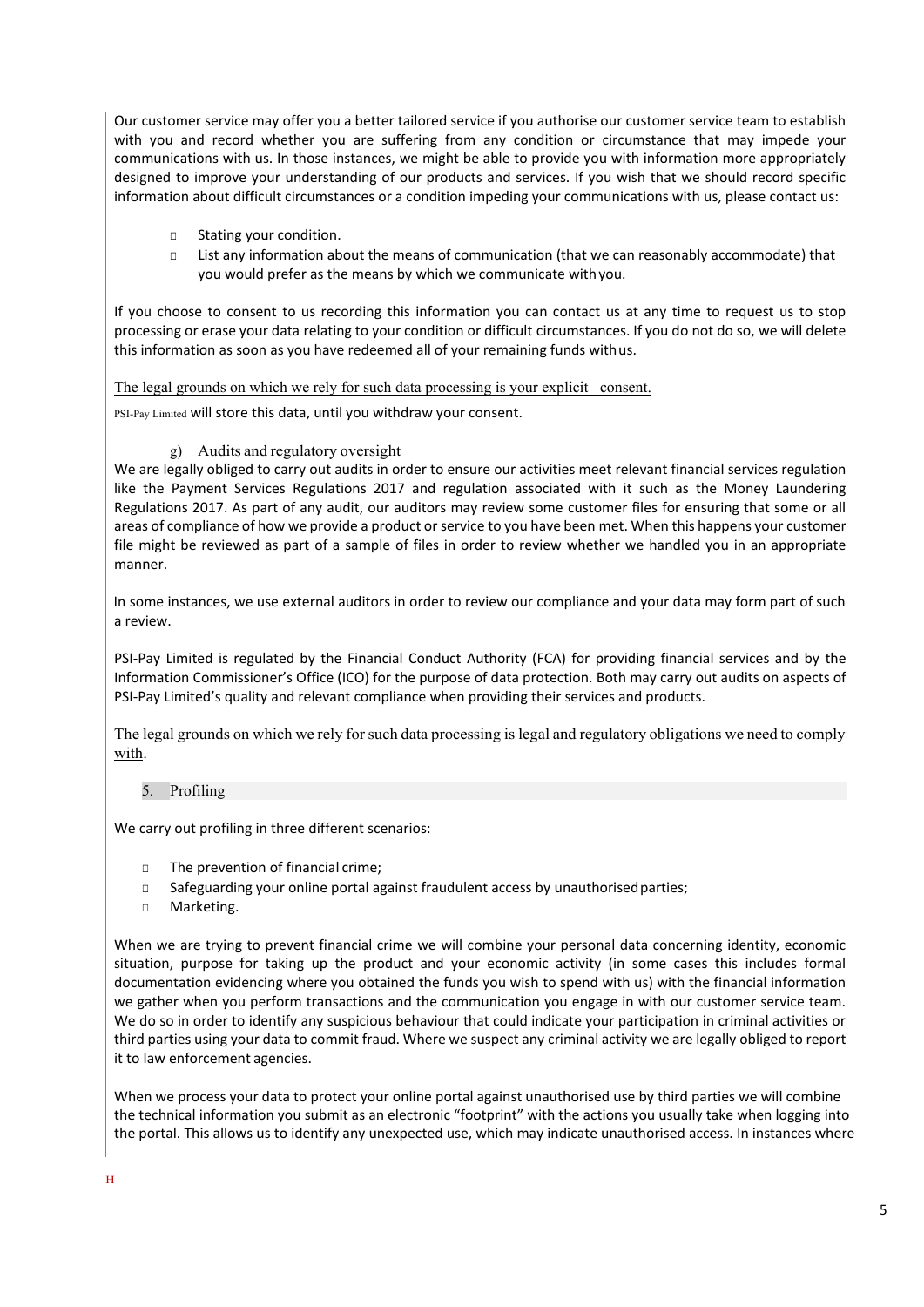we suspect unauthorised access we may block the portal and contact you as soon as possible, unless we are not permitted to do so by law.

If you have consented to receive marketing material from us, we may analyse your spending behaviour in order to send targeted marketing to you.

If you have concerns regarding the manner in which we conduct profiling, you would need to contact us via the contact information in the Section 11 'How to contact us, complain or request access to your personal data'.

### 6. Safeguarding your personal data

We take the protection of personal data very seriously and we will maintain appropriate safeguards to ensure the security, integrity and privacy of your information. We restrict access to your personal data to those employees, service suppliers and sub-contractors who need to know that information to provide products or services to you. Those persons are also subject to a duty of confidentiality

#### 7. InternationalTransfers

We are in the United Kingdom. In certain circumstances, we will need to send or allow access to personal data from elsewhere in the world. This might be the case, for example, when a processor or agency is based overseas or uses overseas data centres.

While countries in the European Economic Area all ensure a high standard of data protection law, some parts of the world may not provide the same level of legal protection when it comes to personal data. As a result, when we do send personal data overseas we will make sure suitable safeguards are in place in accordance with European data protection requirements, such as:

- □ Putting in place a contract with the recipient containing terms approved by the European authorities as providing a suitable level of protection. Read more about this on the European Commission Justice website https://ec.europa.eu/info/law/law-topic/data-protection\_en.
- 8. How long do we hold your information for?

We will retain your personal data for as long as necessary to fulfil the purposes we collected it for, including for the purposes of any legal, accounting or reporting requirements.

Whilst you continue to be our customer, we will keep a record of your personal information to ensure that we provide you with the best service possible and where we are required to keep your personal information to meet our legal and regulatory obligations. Please view the column 'How long we store it for' in the table in Section 1 to find out how long we hold specific sets of personal data for.

We will delete your personal data or keep it in a form that does not permit identifying you when this information is no longer necessary for the purposes for which we process it, or when you request their deletion, unless we are required by law to keep the information for a longer period.

9. Your legalrights

Subject to applicable law, you have the right to:

- 1. Access your personal data, rectify it, restrict or object to its processing, or request its deletion:
	- a) Access to yourdata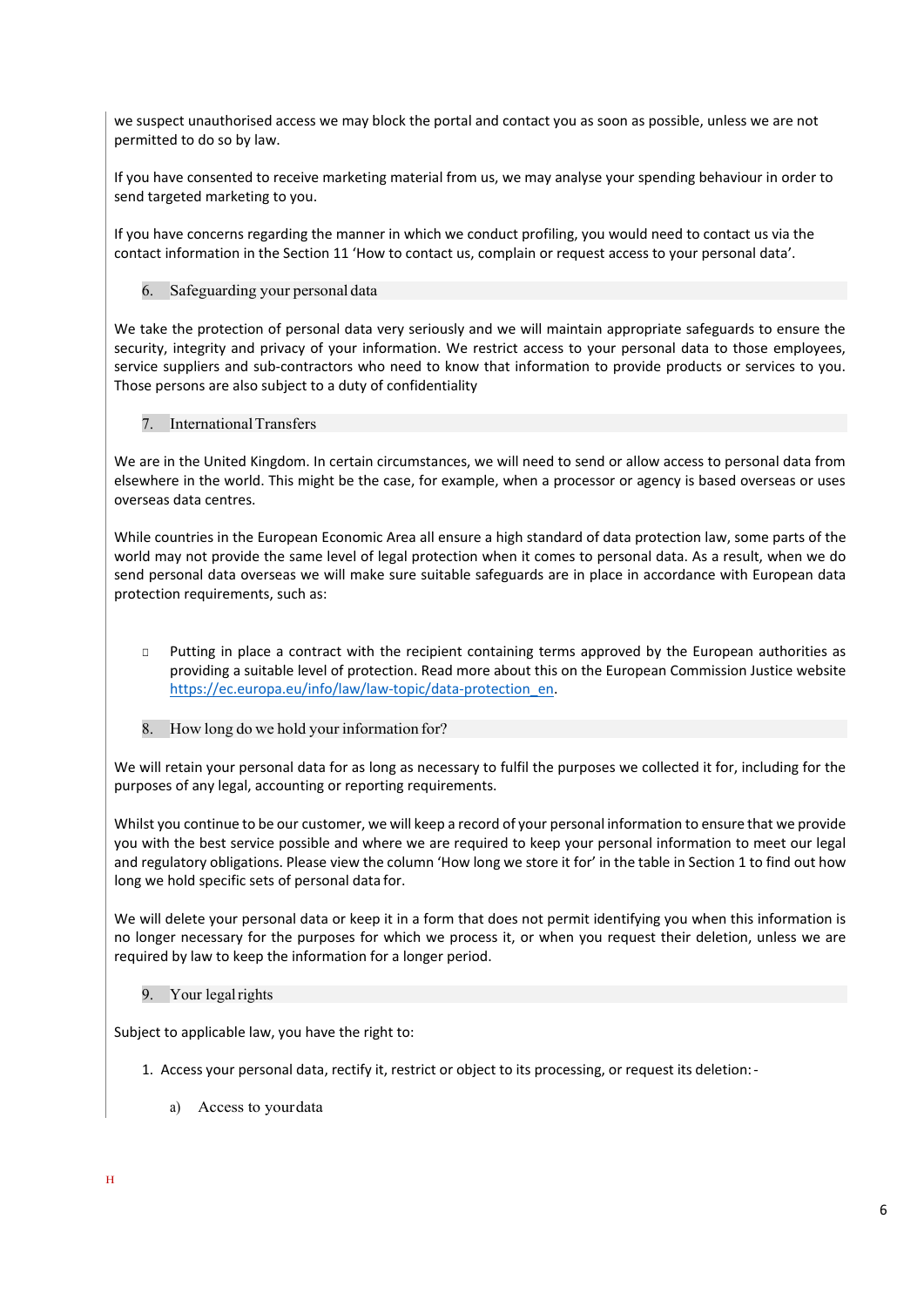You may request access to your personal data (commonly known as a 'data subject access request'), to update and correct inaccuracies in your personal data, to have the information anonymised or deleted, as appropriate. This enables you to receive a copy of the personal data we hold and to check that we are lawfully processing it.

## b) Objection toprocessing

You have the right to lodge an objection about the processing of your personal data by us. However, you should know that under the General Data Protection Regulation, we will not be able to stop processing your data in all instances, We can stop processing your data as explained under Section 2 'What are the legal grounds we rely on to process your data'.

In many cases - particularly where personal data is being processed for activities such as prevention of fraud and antimoney laundering, supporting responsible lending and suspicious activities reporting - we are not permitted by law to stop processing or delete personal data immediately or prior to five years after the end of our business relationship.

# c) Restriction to processing your data

You have the right to request restriction of processing your data. We can restrict the processing of specific data items in situations where you believe that the data we hold about you is inaccurate, for example, when you have moved house and we still hold your previous residential address. In such cases, we may request formal documentation supporting any requested amendments to your data.

In some circumstances, you can ask us to restrict how we use your personal data. Your rights are set out at Article 18 of the General Data Protection Regulations https://eur-lex.europa.eu/legal-

content/EN/TXT/?uri=CELEX%3A32016R0679. You cannot enforce this right in all circumstances, and your personal data may still be processed where certain grounds exist. This is:

- □ where we have to follow a statutory obligation (you can find relevant areas where we have to comply with statutory obligation in Section 2 'What are the legal grounds we rely on to process yourdata');
- □ For the establishment, exercise, or defence of legal claims;
- □ For the protection of the rights of another natural or legalperson;
- □ For reasons of important public interest.

Only one of these grounds needs to be demonstrated to continue data processing. Please see Section 2 'What are the legal grounds we rely on to process your data' for a description of the legal grounds upon which we rely for processing of personal data.

We will consider and respond to requests we receive, including assessing the applicability of these exemptions. However, it is important to note that in many circumstances we will be unable to provide you with our services without using your personal data. If you want to object to the use of or restrict how we use your personal data, please use the contact details in Section 11 'How to contact us complain or request access to your personal data'.

# d) Rectification of personal data

1. In some instances, we might hold outdated information about you like a mobile telephone number that you no longer use. You have the right to ask us to change this information. In some instances, we will need to ensure that the new information is correct and may request documents from you to verify itsaccurateness.

2. You have the right to request transfer of your personal data to you or a third party. We will provide to you, or to a third party that you have chosen, your personal data in a structured, commonly used, machine-readable format. Please note that this right only applies to automated information which you initially provided consent for us to use or where we used the information to perform a contract with you.

3. You have the right to withdraw consent at any time where we are relying on consent to process your personal data at any time and free of charge. However, this will not affect the lawfulness of any processing carried out before you withdraw consent.

4. You have the right to right to lodge a complaint with your supervisoryauthority.